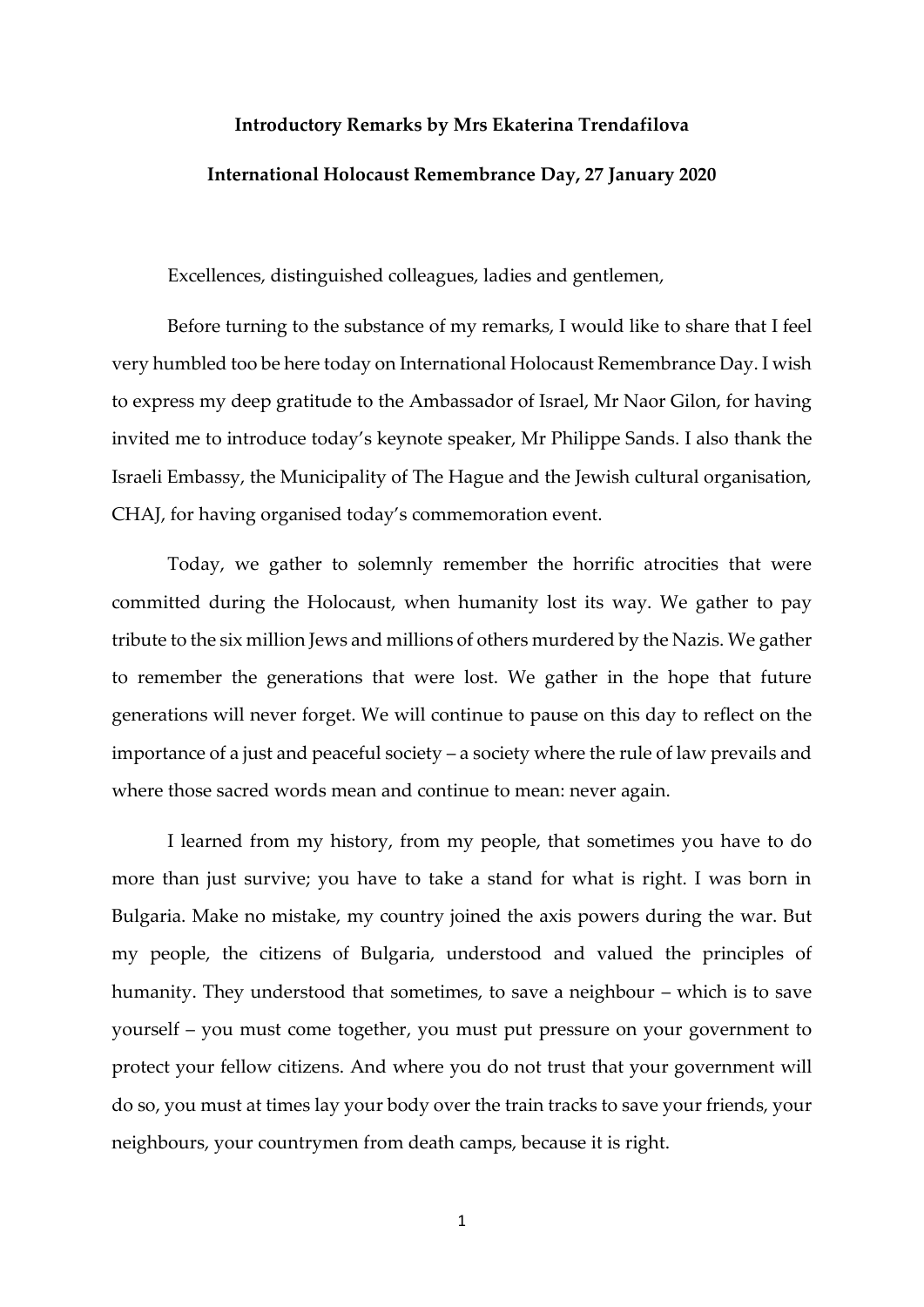This is what happened in Bulgaria. Our people pressured Parliament to enact a law prohibiting the deportation of more than 50 000 Jews to the concentration camps. Fearing that the government would ignore the Law, Bulgarian citizens went to the stations on the anticipated day of deportations. They were ready to lay down on the tracks, and the trains did not depart. Because the Bulgarian people knew, you must protect those at risk from harm, you must hold on to the principles of humanity.

This part of history may have been forgotten by some, but it has not been forgotten by me. It has driven me throughout my life and in my work dedicated to justice.

So too has Mr Sands been driven throughout all his life. He has worked tirelessly throughout his prolific career as a writer, a leading human rights lawyer, a professor of law, a member of various boards and commissions to ensure that those most responsible for the commission of heinous crimes are held accountable, to ensure that unknown stories are told, to ensure that we never forget.

Indeed, Mr Sands' ability, whether through his advocacy or through his writing, to illuminate aspects of history, to uncover facts, and to tell a story from a human perspective is uncanny. It is Mr Sands' insatiable curiosity and determination that led him to uncover the threads that bond two renowned legal scholars, Hersch Lauterpacht and Raphael Lemkin, in his beautifully evocative book "East West Street". It tells the story of two men who are lions of international law, it tells the story of the birth of legal concepts, the very existence of which we have never questioned. His exploration of the life of these men in the context of the search for his roots is a true recounting of history, a history that matters, in particular in our field.

We take for granted today a world order that was built from the ashes of the Holocaust – the United Nations, the European Union, our common humanity. We take for granted the very notions about which Mr Sands has so eloquently written – the